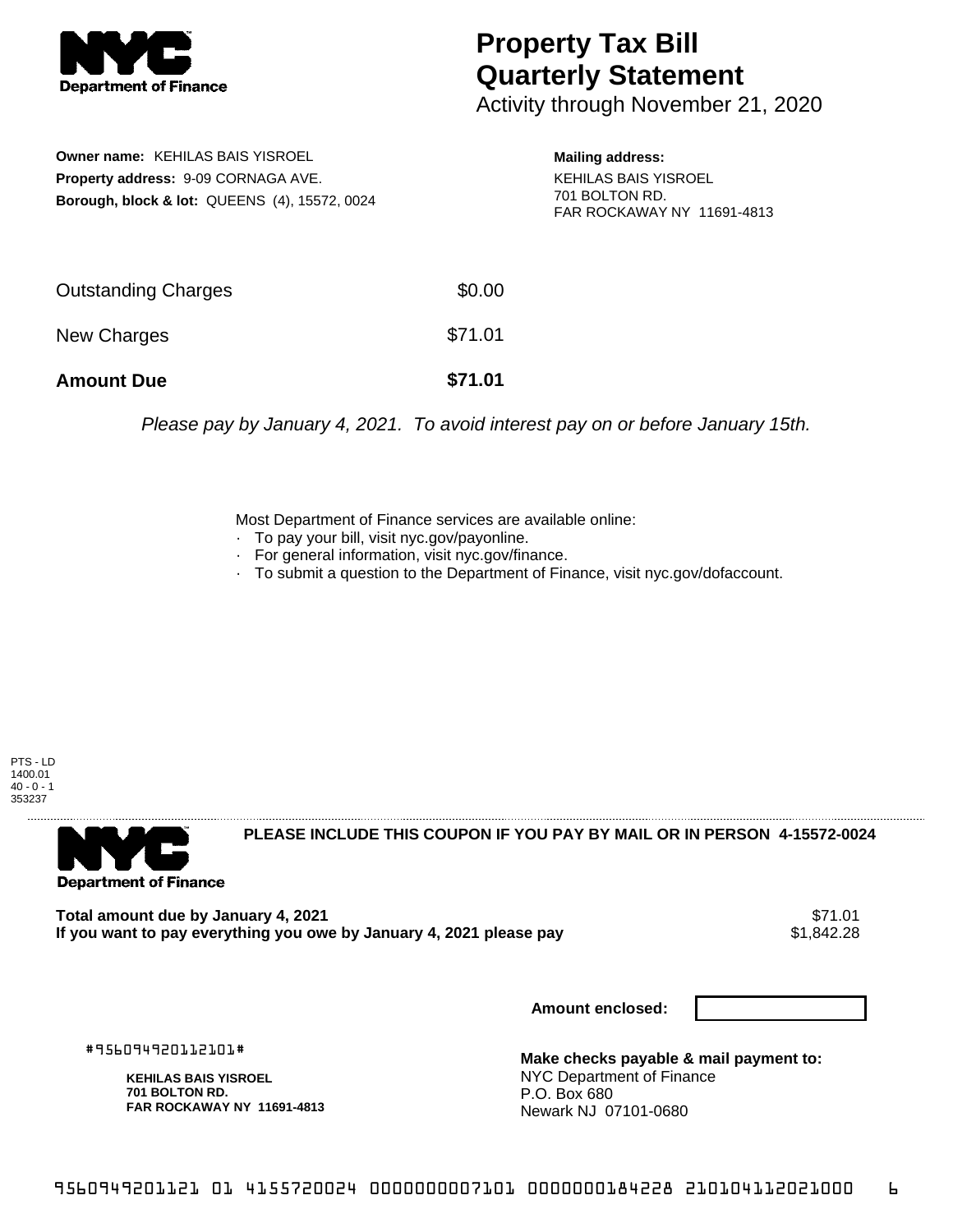

| <b>Billing Summary</b>                                              | <b>Activity Date Due Date</b> |                      | Amount                  |
|---------------------------------------------------------------------|-------------------------------|----------------------|-------------------------|
| Outstanding charges including interest and payments                 |                               |                      | \$0.00                  |
| Finance-Property Tax<br>Adopted Tax Rate                            |                               | 01/01/2021           | \$1,798.03<br>$$-20.72$ |
| Payment                                                             | 10/15/2020                    |                      | $$-1,706.30$            |
| <b>Total amount due</b>                                             |                               |                      | \$71.01                 |
| <b>Tax Year Charges Remaining</b>                                   | <b>Activity Date</b>          | Due Date             | <b>Amount</b>           |
| Finance-Property Tax<br><b>Adopted Tax Rate</b>                     |                               | 04/01/2021           | \$1,798.03<br>$$-20.72$ |
| Total tax year charges remaining                                    |                               |                      | \$1,777.31              |
| If you want to pay everything you owe by January 4, 2021 please pay |                               |                      | \$1,842.28              |
| If you pay everything you owe by January 4, 2021, you would save:   |                               |                      | \$6.04                  |
| <b>Overpayments/Credits</b>                                         | <b>Activity Date</b>          | Due Date             | Amount                  |
| Credit Balance                                                      |                               | 10/01/2019           | $$-1,706.30$            |
| Credit Applied                                                      | 10/03/2020                    |                      | \$1,706.30              |
|                                                                     |                               | Total credit applied | \$1,706.30              |
| Total overpayments/credits remaining on account                     |                               |                      | \$0.00                  |

## **Home banking payment instructions:**

- 1. **Log** into your bank or online bill pay website.
- 2. **Add** the new payee: NYC DOF Property Tax. Enter your account number, which is your boro, block and lot, as it appears here: 4-15572-0024 . You may also need to enter the address for the Department of Finance. The address is P.O. Box 680, Newark NJ 07101-0680.
- 3. **Schedule** your online payment using your checking or savings account.

## **Did Your Mailing Address Change?** If so, please visit us at **nyc.gov/changemailingaddress** or call **311.**

When you provide a check as payment, you authorize us either to use information from your check to make a one-time electronic fund transfer from your account or to process the payment as a check transaction.